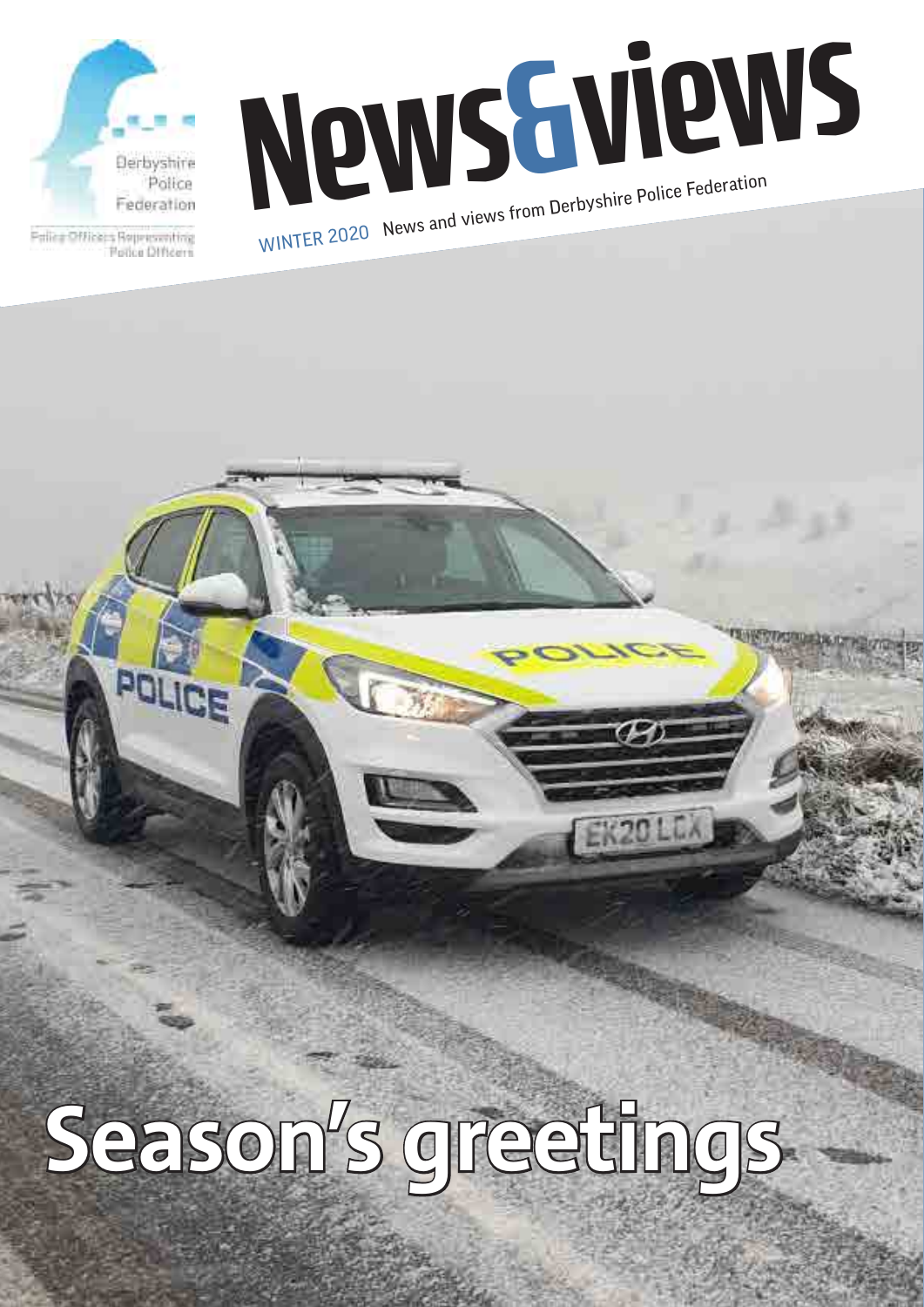### **Chair's foreword**



*By Tony Wetton, chair of Derbyshire Police Federation*

s 2020 draws to a close, I think there may be an audible sigh of relief that the year is almost over. And, while we can't predict what 2021 will bring, or when we may be able to start

living more normally again, we can, at last, start to feel a bit more optimistic with the Covid-19 vaccine now arriving in the UK. Policing is a tough job at the best of

times but I think 2020 has brought challenges that none of us would even have considered at this time last year.

But, we have risen to those challenges, adapted to seemingly ever-changing Government restrictions and tried to work with the public. The priorities from the outset were to help protect our communities but also to protect the NHS.

I would like to thank all officers, police staff and volunteers for their efforts this year. While carrying out their frontline duties, they have had to face the risk of contracting the virus and possibly taking it back to their

loved ones at home.

I would also like to recognise the difficulties faced by those who were forced to work from home. I know some people have really enjoyed the increased flexibility that has given them but, equally, there are those who have set up their laptop at a kitchen table or in a bedroom, while possibly in the first lockdown home schooling children, and others who have felt isolated.

I think the pandemic has taken its toll on most of us in some way or another and, of course, there are those who have lost loved ones and then been denied the opportunity to hold, what they would consider, a fitting funeral service. Our heartfelt sympathies to them and our thoughts are with them over the festive season.

As we approach Christmas, I hope you are all able to spend some quality time with your families. I appreciate we are not going to enjoy the usual celebrations. Christmas 2020 is certainly going to be different to any other.

The end of any year tends to lead to a period of reflection so I am sure we will all spend a bit of time looking back through the events of 2020 and hopefully looking forward to better times in 2021.

From a Force perspective, we will have a new senior officer team in place with the arrival of Nottinghamshire ACC Kate Meynell in February and I am sure she and Chief Constable Rachel Swann will have plans for taking us further forward.

Meanwhile, the Federation will be planning for its elections so I would encourage any officer considering standing as a workplace representative to get in touch with us if they want further information.

Being a Fed rep can be a challenging role but offering support to a colleague in need is also one of the most rewarding things you can do.

Have a lovely Christmas and a happy and healthy year ahead. Stay safe.

### **Cash prize up for grabs**

Christmas could come early for one lucky winner with £2,020 up for grabs in a competition being run by Police Mutual.

Police Mutual, which offers financial services for serving or retired police officers, staff and their families, is giving away the cash in a free prize draw.

Entries close on 21 December and the draw takes place on 22 December.

During the week you enter, you could also win a £100 e-giftcard for Argos, Marks and Spencer, Tesco or amazon.co.uk. Four winners will be picked on 7, 14 and 22 December.

**[Enter the prize draw now.](https://www.policemutual.co.uk/capture/win-2020/?utm_campaign=christmas&utm_source=federation&utm_medium=referral)**



### **Federation's festive gesture**



Around 180 tubs of chocolate will be circulated around police teams over the coming weeks – courtesy of Derbyshire Police Federation.

The festive gesture is intended as a thank you to officers for their efforts during 2020.

"We appreciate that this year has been tough for everyone and just wanted to show our appreciation," says Kirsty Bunn, Federation branch secretary.

"The Federation's plans have been approved by Operation Talla as there were some concerns about us encouraging the sharing of food but we would just urge everyone to be sensible. The wrapped sweets can be emptied onto a table so that officers can select their favourites rather than rummaging around in the tub. I think it's just a case of 'safe sharing' and being Covid aware."

*Cover photo: The first snow of this winter at Harpur Hill, Buxton. Photo by Sergeant Dan Quick.*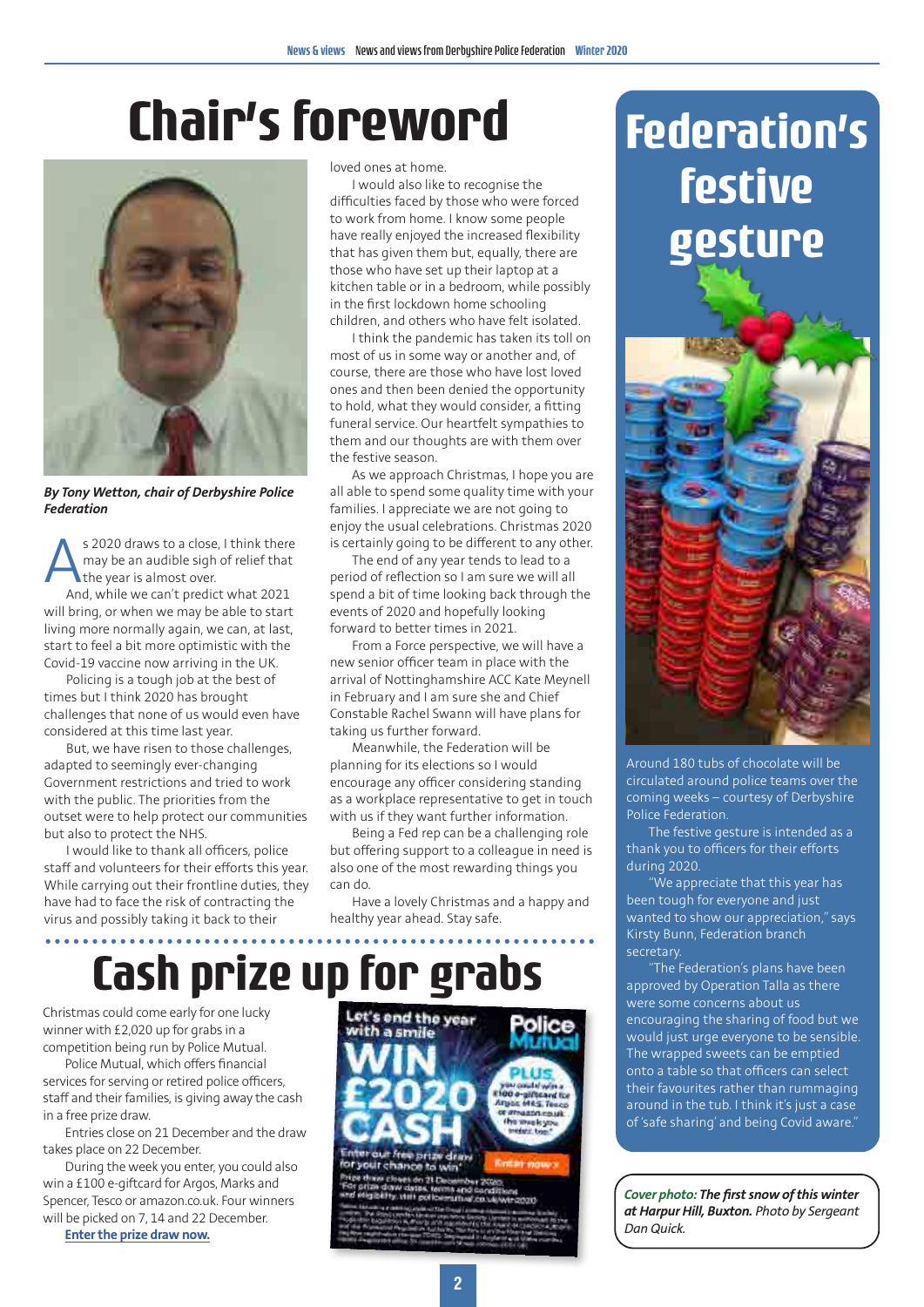## **Pay freeze: public sector should not be penalised**

The Chancellor should be praising<br>sector workers not penalising with a pay freeze, says Derbysh<br>Police Federation chair Tony Wetton. he Chancellor should be praising public sector workers not penalising them with a pay freeze, says Derbyshire

Tony was reacting to the Spending Review announcement of Chancellor Rishi Sunak at the end of November in which he confirmed that most public sector workers – including police officers – would be subjected to a pay freeze next year.

"I can only really reiterate what I said when news broke that a public sector pay freeze was on the cards," said Tony, "We all appreciate there are thousands of people who have either lost their jobs this year or have had their household incomes significantly reduced due to the impact of the pandemic and we do have sympathy

 $\ddot{\phantom{a}}$ 

with them.

**" paid workers, but only those who are already on an appallingly low A handful of officers will get the additional £250 for the lowest** 

**starting salary for the dangerous job they do. J.** 

"But police officers and other frontline workers have continued to work day in, day out to serve and protect their communities while facing the risk of not only contracting Covid-19 but possibly picking it up and passing it on to their own loved ones.

"I do not think it is right to penalise public sector workers with a pay freeze.

"In spite of the financial crisis the nation is facing, I think most people will remember the gratitude they have felt for frontline key workers throughout the pandemic and would not want those bearing the brunt of keeping the nation safe to be the ones to shoulder the burden of paying the bill for it."

The Federation's national chair, John Apter, has called the pay freeze a 'kick in the teeth for police officers'.

Speaking on the day of the Spending Review announcement, he said: "This year my colleagues have been on the frontline in the battle against Covid-19, protecting the public and putting their own safety and the safety of their families at risk. Despite the warm words and the weekly applause for key workers, it seems to count for nothing.

"We are realists; we know that the country is facing a difficult economic future. But rewarding those who have played a vital role in the fight against the virus with a pay freeze is nothing short of a disgrace.

"A handful of officers will get the additional £250 for the lowest paid workers, but only those who are already on an appallingly low starting salary for the dangerous job they do.

"I appreciate the devil will be in the detail, but the headlines from this announcement does nothing to show appreciation to police officers and other public sector workers who have kept the wheels turning during 2020."

### **Policing the pandemic: public urged to work with officers**

The chair of Derbyshire Police Federation is encouraging the public to work with police officers now tougher new regional tiers have been introduced to control the spread of coronavirus.

Tony Wetton says the police have had "fantastic support" from the public throughout the pandemic and hopes that will continue through Christmas and into  $2021$ 

Tony said: "It's been a really demanding period for police officers. They've been policing this pandemic as well as continuing to carry out their other duties, and all while managing the unprecedented challenges the pandemic has thrown up around their home and family lives.

"They're only human and feel the same stresses and strains as everyone else. The

vast majority of the public have given us fantastic support and stuck to the rules to prevent the spread of this deadly virus.

"I'm sure that will continue now the new rules are in place."

Ché Donald, national vice-chair of the Police Federation, said the new rules could be difficult to enforce, particularly with a relaxation over Christmas.

"Police officers are human beings who are doing an extraordinary job in extraordinary circumstances," he said, "However, a potential short-term relaxation of Covid-19 regulations and a return to the tier system represents a unique challenge and will be next to impossible to police.

"We will not be trying to spoil people's fun or ruin Christmas - we're trying to stop

this deadly virus taking more lives. The vast majority of the public understand this and support us.

"However, we've also been criticised by some for enforcing too much – while others have said it's not enough.

"A limited break in restrictions may also introduce scenarios where travelling across the UK to visit family could be a breach of regulations one day and not the next.

"My colleagues will step up to this challenge - as they have many times since the lockdown began in March.

"But our message to the Government is police officers need clearer and more consistent rules which can be enforced fairly, and the public need clearer instructions so that they know what they are allowed to do within the law."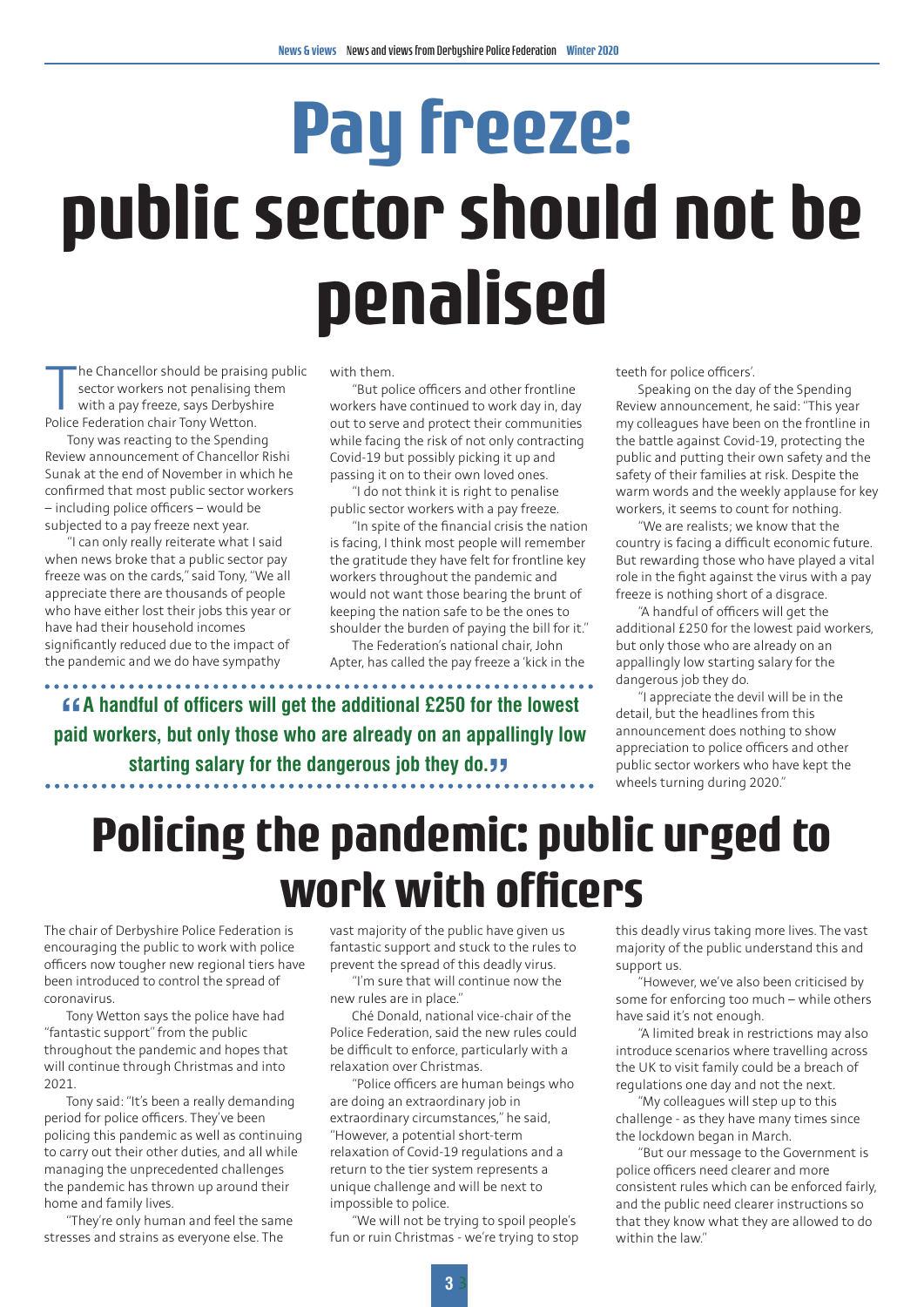### **Annual pay and morale survey considers effects of pandemic**

**M** ore than half of Derbyshire Police<br>
Federation members reported low<br>
that shines a light on the impact of the Federation members reported low morale in an important new survey that shines a light on the impact of the Covid-19 pandemic.

The survey was carried out across all 43 forces in England and Wales by the Police Federation of England and Wales giving more than 130,000 Federation members their first opportunity to provide detailed feedback on how policing the pandemic had affected their finances and wellbeing.

In Derbyshire, 51 per cent of respondents said their morale was low or very low. The national average was 48 per cent. A total of 63 per cent felt morale in the Force was low or very low compared to 75 per cent nationally.

The main reasons for the low morale were how the police were treated as a whole (88 per cent), pay and benefits (75 per cent) and the Covid-19 crisis (69 per cent).

In terms of the pandemic, 52 per cent of respondents said the Force has managed officers well during the pandemic, higher than the national average of 49 per cent.

The survey revealed 48 per cent of Derbyshire respondents felt they had received adequate training on the crisis compared to 41 per cent nationally while 78 per cent said the Force had kept them up to date on Covid-19 related guidance, in line with the national figure.

Derbyshire Police Federation chair Tony Wetton said: "While the Force is performing better than many in terms of handling this crisis, there's still work to do.

"The pandemic has impacted on everyone, none more so than officers who've been under huge pressure to police the lockdown and various rule and tier changes while carrying on with their day job.

"They've even been targeted by thugs



**THE COVID-19 COVID-20** C<br>Who've sought to weaponise this deadly cold d virus and all the time they're worrying about whether they're taking it home to their loved ones.

"No wonder many members are saying their morale is low. We'll be sharing the  $\overline{\phantom{a}}$ survey with the Force and urging them to take the results on board and to work with us going forward."

Other key findings in Derbyshire were: **Pay and remuneration**

- l **88 per cent of respondents didn't feel fairly paid for the stresses and strains of the job**
- **78 per cent didn't feel fairly paid for the hazards they faced**
- l **71 per cent said they were dissatisfied with their overall remuneration, including pay and allowances**
- l **33 per cent worried about the state of their finances daily or almost daily**
- l **More than half (54 per cent) felt they were worse off financially than they were five years ago, and six per cent reported never or almost never having enough money to cover their essentials.**

**" handling this crisis, there's still work to do. The pandemic has**  While the Force is performing better than many in terms of **COVID-19 of COVID-19 of Actional COVID-19 on COVID-19 on COVID-19 on COVID-19 or COVID-19 or COVID-19 or COVID-19 or COVID-19 or COVID-19 or COVID-19 or COVID-19 impacted on everyone, none more so than officers who've been under huge pressure to police the lockdown and various rule and tier**  related guidance. **78% of respondents from Derbyshire Constabulary said that their force** 

**changes while carrying on with their day job."** force.

#### **Attitudes towards the police**

- **54 per cent of respondents from Derbyshire Constabulary said they didn't feel valued within the police**
- l **62 per cent said they wouldn't recommend joining the police to others Fair treatment**
- l **36 per cent said they aren't treated fairly compared to 40 per cent of respondents from Derbyshire Constabulary who feel they are treated fairly.**

Overall, 52 per cent of respondents from Derbyshire Constabulary said that their force has managed officers well during the Covid-19 crisis. This is higher **overally** than the proportion of respondents in **g** it home to their loved  $\begin{bmatrix} \end{bmatrix}$  the country as a whole where 49 per cent said that their force has managed<br>country as a whole whole whole whole whole whole whole whole whole whole whole whole whole whole whole whole whole whole whole whole whole whole whole whole whole whole whole whole wh officers well during the Covid-19 crisis.

#### **To what extent do you agree or WOR WITH disagree that your force has managed disagree that your force has managed officers well during the Covid-19 crisis?** ere: **and the covid-19 crisis?**



The annual Federation pay and morale **pandemic nas**<br>survey gathers members' views on pay and<br>**had kept the annual redefation pay** and **pay** and conditions, as well as attitudes to work and **48 WHO VE DEEN** conditions, as well as accided sites for work and the police service. Since 2014, it has been **the police** service. Since 2014, it has been **tious rule and tier** one of the largest annual surveys of police officers conducted within England and Wales.

This year's survey covered a wide range of subjects and canvassed views on topics such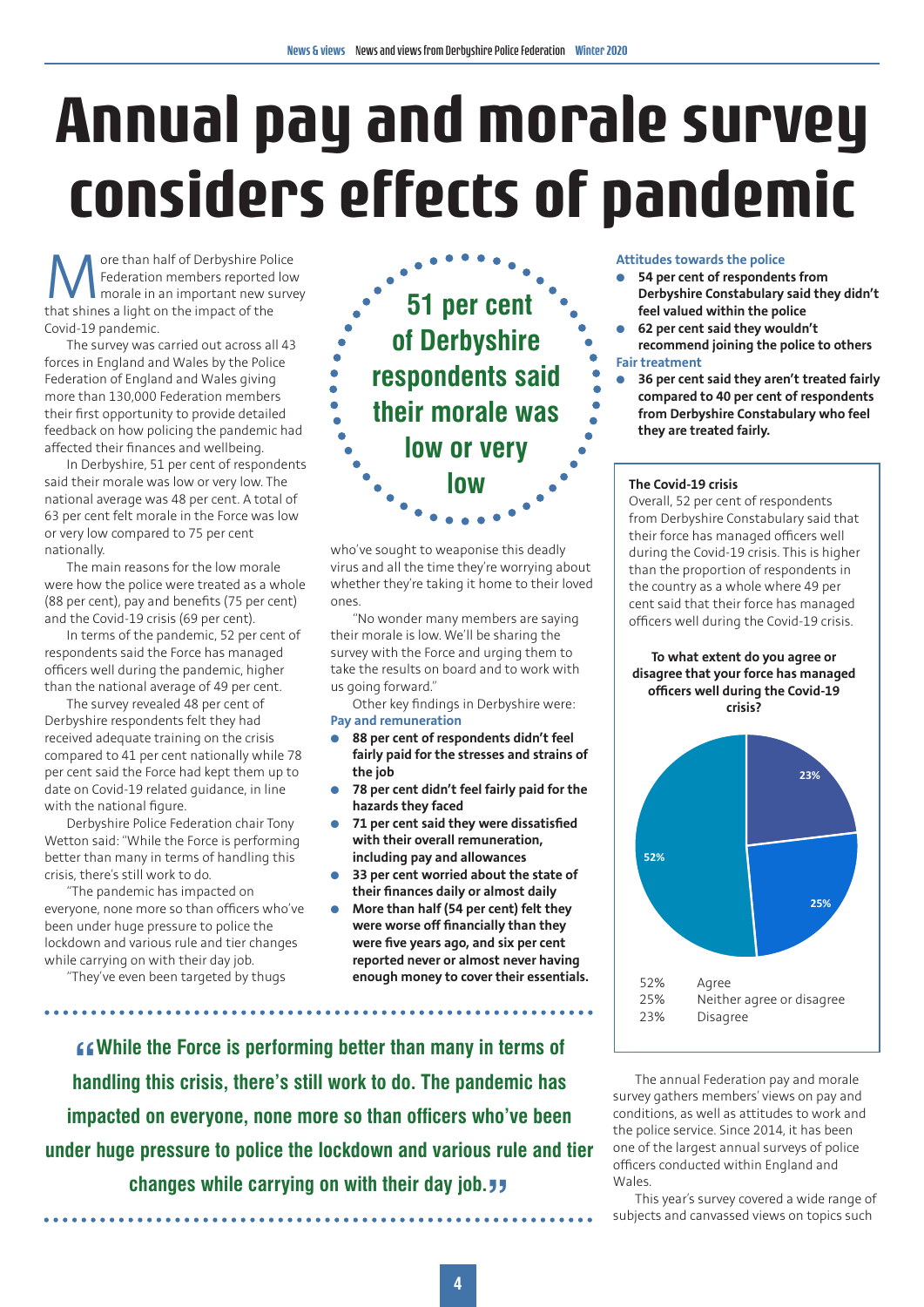#### **Pay And Replace And Remains Cost of living Cost of living**

**finances every day or almost every day.** Constabulary who sume the **finances** every day or almost every day. **This is lower than the national figure for**  $\begin{bmatrix} \phantom{-} \end{bmatrix}$ for England and Wales as a whole, where 37% of respondents reported that they worried England and Wales as a whole, where about their personal finances every day. The their personal 33 per cent of respondents from Derbyshire Constabulary reported worrying about the state of their personal 37 per cent of respondents reported finances every day or almost every day.

#### **How often do you find yourself about the state of about the state of about the state of about the state of about the state of about the state of about the state of about the state of about the state of about the state o your personal finances? worrying about the state of your personal finances?**



proposed ponce of almost never defined never having proposed ponce of the next spine. Federation's research and policy<br>
Nationally, the proportion of response the proportion of response the proportion of response to the proportion of response of the proportion of the proportion of the same of the proportion department, which plays a vital part in providing strategically important evidence to achieve better pay and conditions for **1998 of Table 1** and the constable that their exercise of responder members.

The survey generated more than 25,000 **Societ Stand that they are dissat** responses which is around 20 per cent of all  $\Box$  figures for pay and remu Federated rank officers across England and Wales.

> National chair John Apter said: "These results should give serious concern to chief constables and to government. The low morale reported by officers comes as no surprise, but the police service needs to take its head out of the sand and acknowledge we have a serious issue.

"My colleagues take the time to fill in these surveys and give their honest views, so it would be a failing by police leaders to ignore what is being said.

"This year, more than ever, officers have been put under significant pressure, dealing with the day job as well as policing the constantly changing Covid rules.

"Despite doing their very best, they have been turned into the villains of this pandemic by some, damned whatever they

#### **Reasons for low morale**

The survey asked respondents about the factors that had a positive or negative impact on their morale, the table below shows the proportion of respondents in Derbyshire Constabulary who said a particular factor has had a negative impact upon their morale compared to the national figures.

|                                         | Negative impact on morale<br>(Derbyshire Constabulary) | Negative impact on morale<br>(England and Wales) |
|-----------------------------------------|--------------------------------------------------------|--------------------------------------------------|
| Pay and benefits<br>(including pension) | 75%                                                    | 73%                                              |
| Workload and responsibilities           | 67%                                                    | 66%                                              |
| Work-life balance                       | 47%                                                    | 59%                                              |
| Health and wellbeing                    | 56%                                                    | 58%                                              |
| How the police as a whole are treated   | 88%                                                    | 90%                                              |
| The COVID-19 crisis                     | 69%                                                    | 65%                                              |
| Your pension                            | 68%                                                    | 69%                                              |
| The 20,000 officer uplift               | 10%                                                    | 12%                                              |

#### **Satisfaction with pay**

88 per cent of respondents from Derbyshire Constabulary said they do not feel that they are paid fairly for the stresses and strains they have within their job, and 78 per cent said that they are not fairly paid for the hazards they faced within their role. Nationally, 86 per cent of respondents said that they were not fairly paid for the stresses and strains of their job and 77 per cent said that they were not fairly paid for the hazards they faced.

Comparison of 2020 and 2019 figures for perceptions of fair pay in Derbyshire Constabulary is provided in the table below.

|                                                                                                                                                      |                                                                      | 2020 | 2019 |
|------------------------------------------------------------------------------------------------------------------------------------------------------|----------------------------------------------------------------------|------|------|
| as pay, the cost of living, morale and the<br>proposed police officer uplift.<br>It was compiled by the national<br>Federation's research and policy | Do not feel fairly paid for the stresses<br>and strains of their job | 88%  | 88%  |
|                                                                                                                                                      | Do not feel fairly paid for the<br>hazard faced within their job     | 78%  | 81%  |

71 per cent of respondents from Derbyshire Constabulary said that they are dissatisfied with their overall remuneration (including basic pay and allowances) and 61 per cent said that they are dissatisfied with their pensions. Comparison of 2020 and 2019 figures for pay and remuneration in Derbyshire Constabulary is provided in the table below.

|                                      | 2020 | 2019 |
|--------------------------------------|------|------|
| Satisfied with total<br>remuneration | 71%  | 75%  |
| Dissatisfied with pension            | 61%  | 62%  |

do; and this constant criticism takes its toll.

"While it might come as a surprise to some, police officers are human beings; they have their own worries about the virus and the fear that they take it home to their families.

"I accept that the wellbeing of police officers is considered more now than it has ever been in the past, there is some good

work going on in some forces, but the benefits of this good work are still not being felt by all of our members and that is a serious issue.

"This must be seen for what it is, a cry for help from police officers who need to ensure their voice is heard. If these results are ignored by police leaders, then this will be a failing that will be unforgiveable."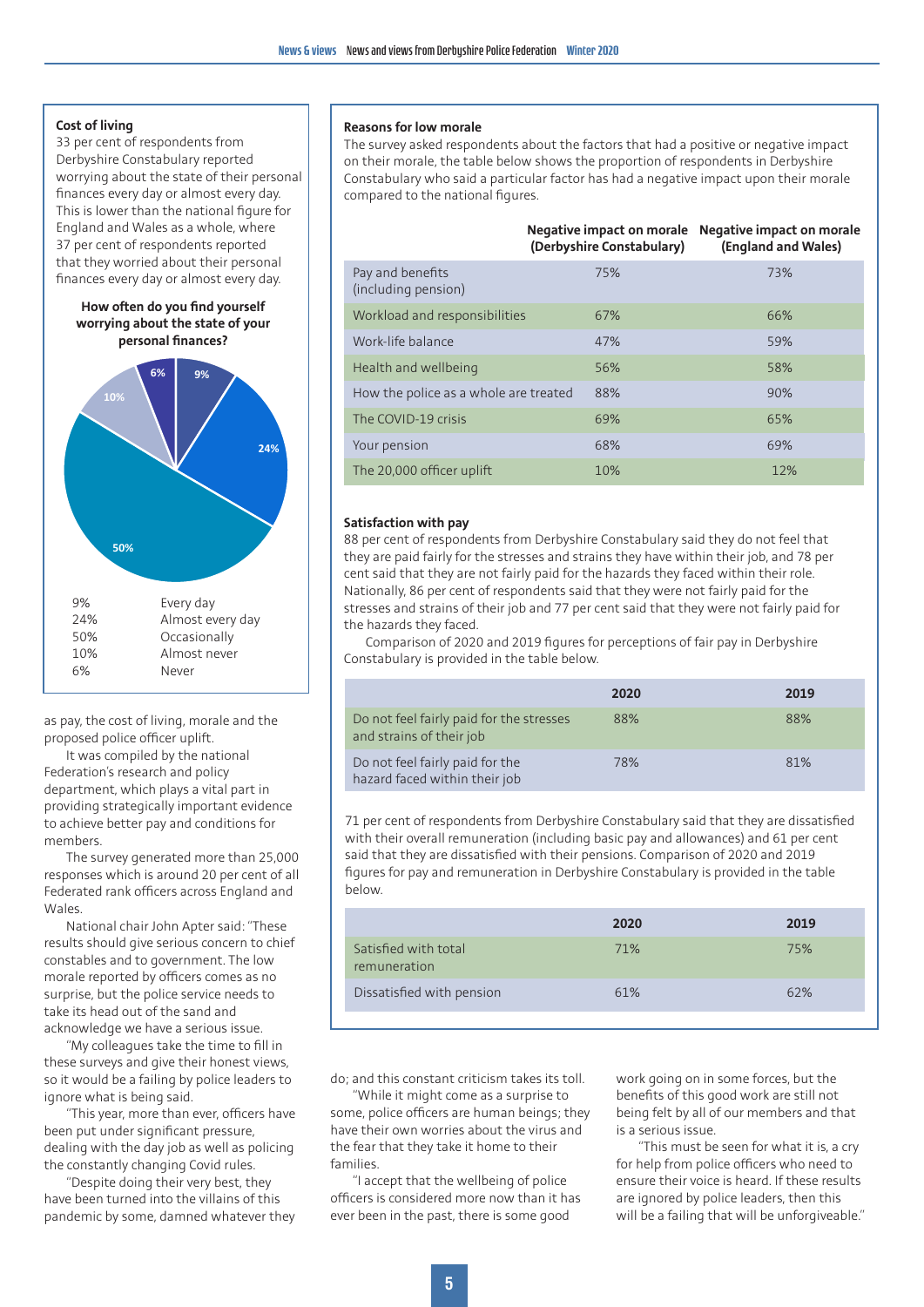## **Adam takes on Federation wellbeing role**

ackling post-traumatic stress disorde<br>(PTSD) should be a welfare priority for<br>the Force, says Derbyshire Police<br>Federation wellbeing lead Sergeant Bryan. ackling post-traumatic stress disorder (PTSD) should be a welfare priority for the Force, says Derbyshire Police

Adam says there are several areas in which the Force can improve, with PTSD – an anxiety disorder caused by stressful, frightening or distressing events – high on the list.

"I want to push the Force for improvements around trauma," said Adam, "PTSD is an issue it is yet to address and needs to.

"The exec team puts an emphasis on officer and staff wellbeing but it appears to water down the nearer it gets to those who need help.

"The Force is doing well at realising it's not got it right yet," he added.

Adam, who is based at the Chesterfield

investigation hub, joined the Force in 2006 and became a Federation rep four years ago.

"I had a keen desire to help others and to influence policing," he said, when explaining why he took on the Fed rep role.

"I put myself forward for the wellbeing role because I care, and because I've been habitually failed by others in the past.

"Improving wellbeing is one of my personal aims, so it made sense."

He added: "I'm still learning but I aim to grow relationships, to see how all groups work and to work cohesively with them."

Adam said that helping colleagues through difficult times made the role particularly rewarding.

"It's seeing individuals make a full turnaround," he said, "Policing is full of sadness and to support someone through a tough time is rewarding."



*Wellbeing lead Adam.*

### **Communication and kindness are key to wellbeing**

Derbyshire Police Federation wellbeing lead Sergeant Bryan has spoken openly about his own mental health in a moving account of the challenges he has faced during this year.

In a blog published to coincide with Alcohol Awareness Week in November, Adam comes to the conclusion that he has also learnt some valuable lessons, which could apply in people's personal lives but also in policing.

He explains: "I have learnt that communication and kindness are key to effective wellbeing. I believe that many anxieties can be addressed earlier by effective, honest communication between staff and their managers. This will prevent fairly minor situations snowballing out of control. It will improve relationships and it will prevent individuals suffering. When absence statistics for the organisation indicate that over 50 per cent of absence is mental health related then that tells me

things need to change."

And he adds: "If this year has taught me anything it is that we are all in this together, we stayed apart but came together. Covid has been incredibly challenging for us all; an overnight change from freedoms to feeling like prisoners in our own homes. Local amenities shut and loved ones lost by many.

"I suppose the privilege of policing is that we will not lose our income like so many others have. Unbeknownst to me, I have helped many people cope over the lockdown. I run a totally unrelated guitar forum and I was really humbled to start receiving emails from members saying how my positivity had helped them from the brink. In turn, I could explain to them how it went both ways.

"This enabled me to learn that kindness is the forgotten virtue in life. It costs nothing yet is so easily overlooked. Kindness is a positive feeling which encourages both individuals to achieve better wellbeing.

Kindness simply needs to be tied into police management. Organisational change happens, but there is no excuse for treating others negatively during it. Engage people in that change, be kind to those who may feel negatively affected and the outcome is much more likely to be favourable to all.

"Treat people badly, ignore them and be dishonest then the likelihood is they will feel devalued, become unwell and end up as one of those 50 per cent statistics I spoke of earlier."

He calls on Chief Constable Rachel Swann and her new executive team to make officer and staff wellbeing a key priority.

Adam says: "My challenge to them is to put 'our people' as our Number 1 Force priority. Let's invest in our most important asset and put proactive measures in place to look after our people."

**[Read the blog in full.](https://www.polfed.org/derbys/media/1741/sgt-bryan-blog-november-2020.pdf)**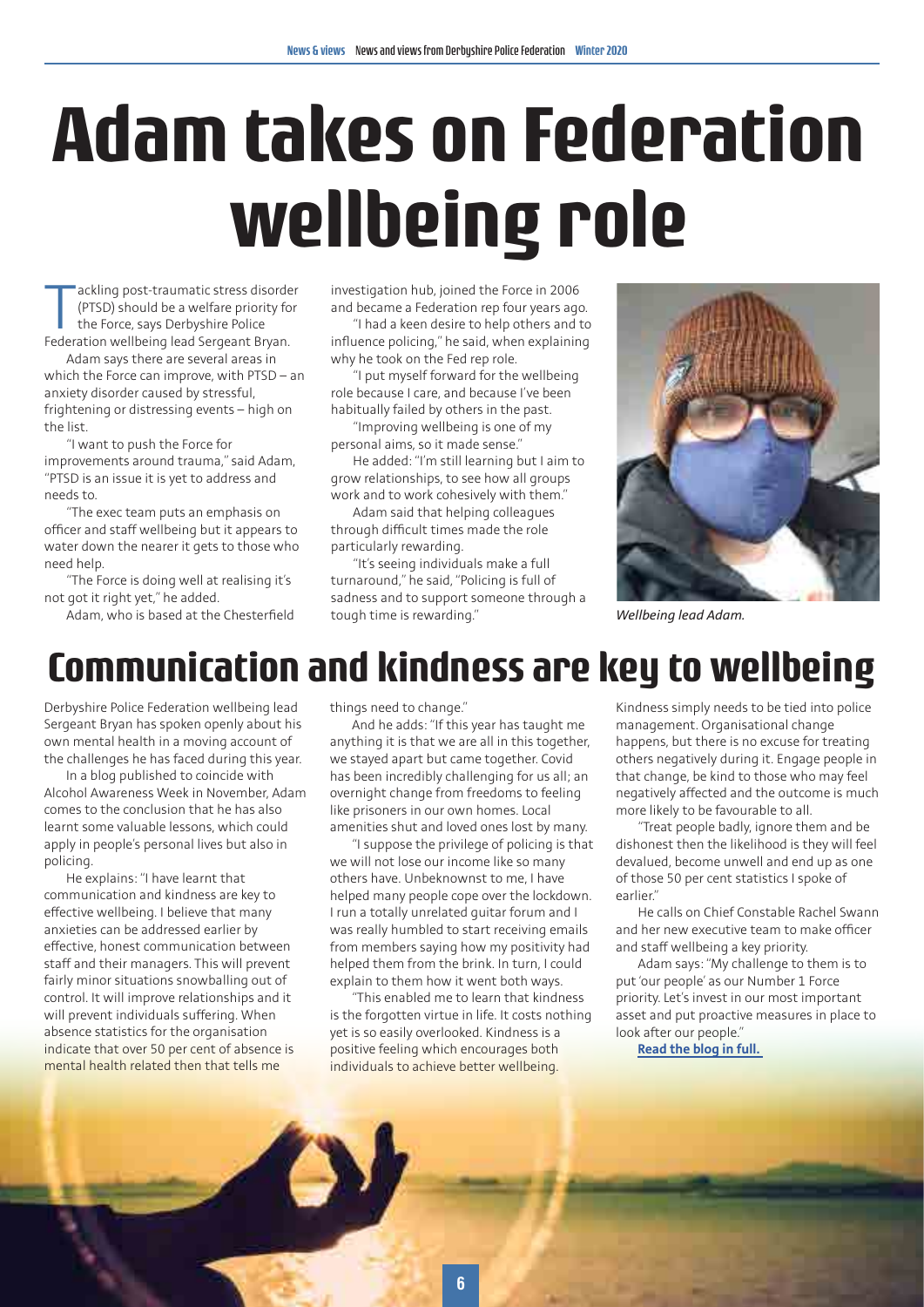

**Derbyshire branch chair Tony Wetton**<br>says a successful personal protection<br>equipment (PPE) campaign by the<br>Police Federation of Fngland and Wales has says a successful personal protection equipment (PPE) campaign by the Police Federation of England and Wales has played its part in helping prevent officers contracting Covid-19.

New figures gathered by the Press Association for 24 forces across the four nations of the UK show 849 officers have been infected with the virus since the pandemic broke out in March this year.

Tony says that figure may have been higher if forces had not been quick to ensure that officers and staff had access to PPE.

"We don't want to see anyone contracting this horrible virus but the reality is that it's out there and officers are as susceptible to it as anyone. We're only human," he says.

"Police officers have been on the frontline of the nation's response to Covid-19 and, of course, often have to get close to people in the course of their duties which perhaps makes them more at risk.

"To mitigate this, the Police Federation campaigned for PPE to be provided and I think that most forces responded very well in terms of listening to what the Federation was saying and getting sufficient supplies of PPE out to everyone.

"Here in Derbyshire the Federation was heavily involved from the outset of the pandemic and from within the Gold and Silver Group meetings I saw the Force act quickly and effectively, being keen to ensure that everyone had access to adequate supplies of masks, sanitiser and so on.

"Some of the work the Force did in terms of social distancing has changed the landscape for flexible and agile working for years to come. The Force deserves credit for its response in trying to keep officers and staff as safe as possible.

"While it's not always comfortable and practical to use PPE, I would encourage officers to continue using it where possible. We want to protect ourselves, our colleagues, our families and the public and to prevent, as much as we can, the spread of this virus at this time of rising numbers of infections and outbreaks. From the middle of November officers and staff will be encouraged to wear face masks in all Force buildings when moving around or not sitting

at a workstation.

"Members are also encouraged to wear masks, particularly when social distancing is not an option, to wash hands and wipe down equipment before and after use."

Officers have also been urged to download the Test and Trace app to their personal phones to carry on duty and familiarise themselves with the PPE guidance leaflet which gives practical advice around stop and search procedures, details how to handle contact with the public and explains the PPE measures required in many routine situations.

National Federation chair John Apter said: "Let's also remember that policing the pandemic is taking a toll on the mental health and wellbeing of officers. They continue to work 12-hour shifts and have rest days cancelled to help protect the public at this difficult time.

"There is also the constant worry of taking the virus home to their loved ones which is exacerbated when they deal with offenders who weaponise the virus by spitting, biting and coughing – which is disgusting and unacceptable."

## **Struggling to sleep?**

A new guide has been produced to help members who struggle with their sleep during shift work. The guide outlines why working shifts can interrupt rest patterns and gives a series of tips on what members can do during a shift to put themselves in a position to sleep soundly when it's finished.

The guide also has a general focus on sleep, the benefits it brings and advice on getting a good night's sleep.

The free guide has been produced by Police Mutual, which provides financial services and welfare support to the police service, and is **[available to download.](https://www.policemutual.co.uk/media/sledbbco/6582-pm-covid-factsheet-sleep-final-with-links.pdf?v=601)**

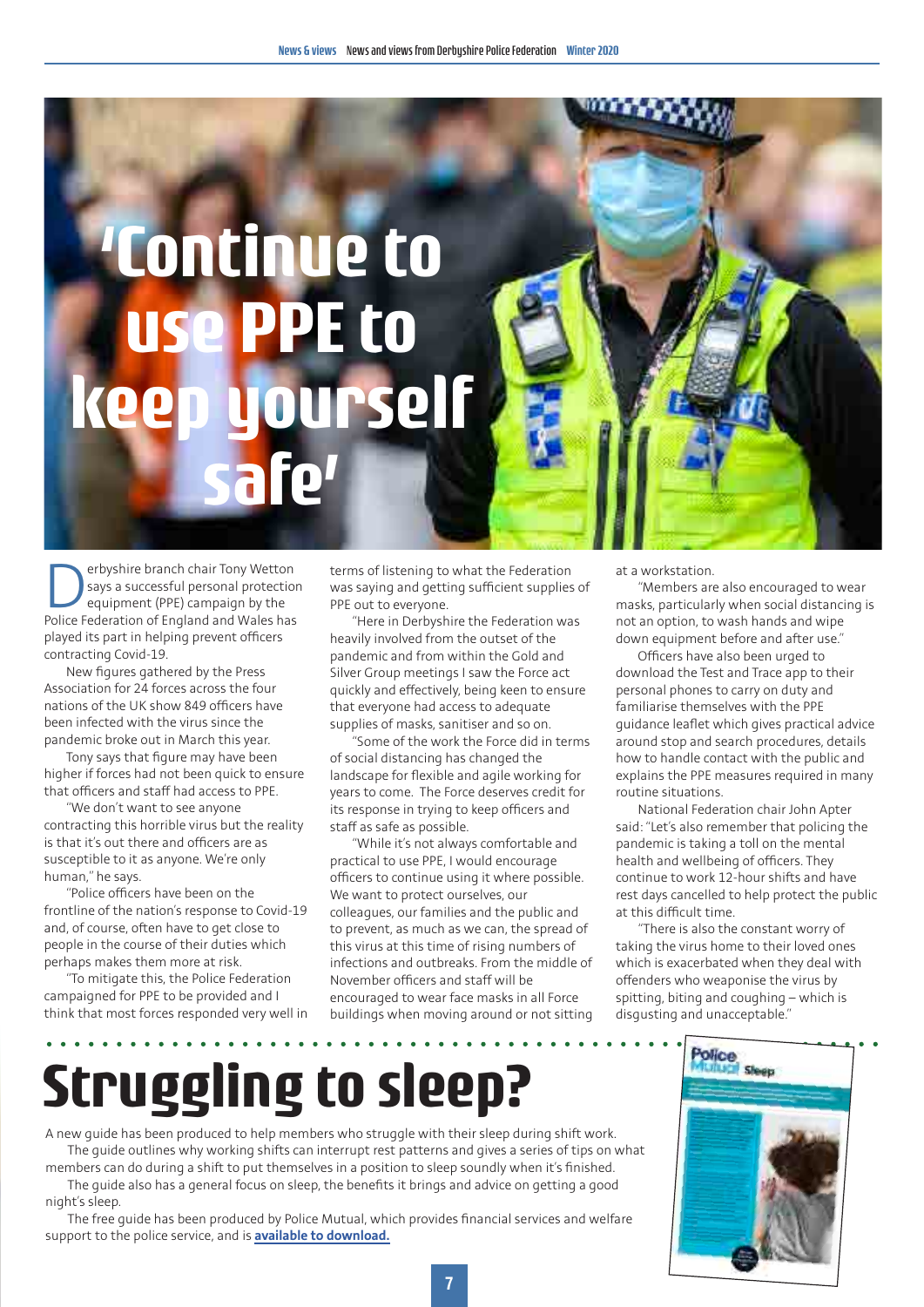# **Chief's pride at the way the Force has adapted**

#### *By Rachel Swann, Chief Constable of Derbyshire Constabulary*

olleagues, as I approach the end of 2020, my first year as Chief Constable of Derbyshire Constabulary, I thought I'd take a moment to reflect upon the past year and also look ahead to 2021.

In August this year I took over from Peter Goodman, who had served as Chief Constable for almost four years, and I think it is fair to say that he changed the constabulary during his time into one that is more reflective of policing in the 21st century. I'd like to take this opportunity to thank him for his service, and wish him the best of luck in his retirement.

Going forwards, you'll see that I'll be streamlining the constabulary's priorities. These will really reflect what most of us joined the police to do in the first place: fighting crime, proactively bringing offenders to justice, and protecting the most vulnerable from harm. Our principle of doing the right thing is something that isn't going to change, but the streamlined priorities should help you determine what this actually means in practice as the right thing isn't always the easy thing. I want us to consistently deliver a good service for our communities and for them to trust the service that we give.

In 2020, the coronavirus pandemic has dominated everything that we have done and has, I believe, changed the face of policing forever. I don't think any of us could have ever imagined that we'd be



asked to enforce restrictions upon the private lives of the residents of Derbyshire. I know that this has not been easy, and the Constabulary, and policing in general, has received some completely unjustified criticism about how it has attempted to ensure the safety and wellbeing of our most vulnerable communities. This is a challenge we will continue to need to face well into the New Year.

Let me be absolutely clear, policing is in a very difficult position. However, you must not be fearful of criticism; that is something

that I can worry about and respond to if necessary. I am so proud of the way that you have all adapted, and I just ask that you continue to be brilliant until we get through this, together.

As I am writing this message, the Chancellor has just announced a pay freeze for the public sector. I can assure you that we are working through the implications of this but I expect that from next year we'll start to see a return to some form of financial austerity. This is not good news, and certainly not the message that I'd hoped to give you all just before the festive period. However, I believe that the funding for the uplift of almost 300 officers over the next three years is protected, which means that you should start to feel some pressure relief as our new colleagues filter out onto the frontline.

While the future is looking somewhat uncertain, I hope that the festive period will provide some relief from the toll that this year has taken upon all of us. Some of our colleagues will be really hurting this year after suffering losses of family members or friends, and the festive period will be difficult for them. Please support each other, and take some time to breathe and relax if possible. I send my best wishes, and those of my colleagues in the Executive, for this festive period.

Finally, I know that it is never easy to work over this period, and this year will be especially difficult. If you are working this year, thank you for giving up your time so that others can enjoy theirs in safety.

**" year has taken upon all of us. Some of our colleagues will be really hurting this If all hope that the festive period will provide some relief from the toll that this year after suffering losses of family members or friends, and the festive period will be difficult for them. Please support each other, and take some time to breathe and relax if possible. I send my best wishes, and those of my colleagues in the Executive, for this festive period. "**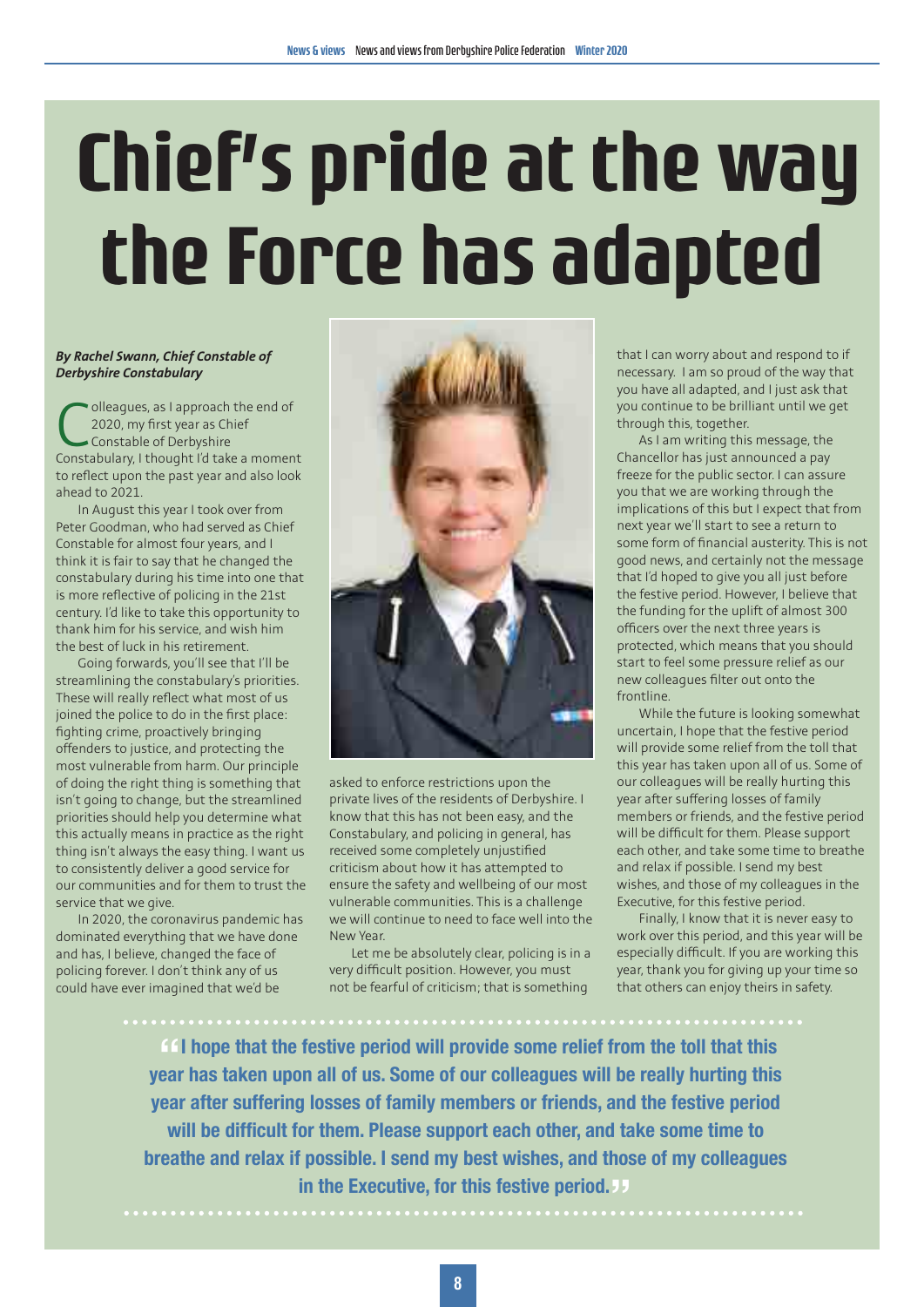## **The pandemic has caused us all to think differently**

### **A message from head of operations for North BCU, Superintendent Richard Alton**

would like to thank the Police Feder<br>for giving me the opportunity to be<br>of this Christmas magazine. I have b<br>giving some serious thought as to key would like to thank the Police Federation for giving me the opportunity to be a part of this Christmas magazine. I have been messages that I would like to deliver to the staff that work throughout North BCU. I hope my message touches upon not just the Federated ranks within the North but also the police staff and our colleagues throughout the whole Force area.

This year has presented many challenges and has seen the organisation change how it works with some changes some would have never thought we would have seen in our life-time of policing. Covid-19 and the pandemic has caused us all to think differently in both work and our family life.

If I touch upon the policing side first. I took up this post in the summer when the policing response to the pandemic was in full swing seeing many people working from home, with some forced to do so because of personal health issues. This was rightly so; as an organisation we should look after those who are unable to come into the workplace and help them through the pandemic.

We have seen an increase in people working from home and again this has been welcomed by many. What we must not forget though is those who have actually made this possible from support staff on BCU to those within Information Services, who I would commend. They have been able to produce equipment to support the majority of staff, ensuring that we can stay safe and work in this new way to support the services we deliver.

I wish though to make a special mention to those within the policing arena who have not been able to work from home, those who have kept the frontline delivery possible, whether this be staff within CMARC, custody or crime investigation and for those who I see day to day pushing themselves to deliver that policing response 24/7.

One thing the pandemic has not broken



is the will of all Derbyshire officers and staff to continue delivering the policing service to those we serve. I, for one, am extremely proud to be a part of the response. I know my place though and it is those staff who are receiving calls and responding to the public who call us in their time of need who get my respect for how they continue to serve day in, day out.

I could not do an article as we come to the final part of the year without spending a little time to reflect on the last couple of months since I have been in post. I am enjoying every minute but I do know some of you have not enjoyed the job as much as I think you should.

There has been significant pressure upon staff throughout this BCU and I thank those who have raised the issues they may have been facing over their wellbeing. One of my many jobs is to try to do the very best for the officer and staff team and to ensure whatever we do does not put unrealistic

**" Derbyshire officers and staff to continue delivering the policing COne thing the pandemic has not broken is the will of all service to those we serve.** 

pressure onto people who are already under strain.

I vowed at the start of my tenure to remove, wherever possible some pressures from the frontline. The BCU has seen the introduction of the North Investigation Hub and the introduction of the Crime to Resolution Team. The Crime to Resolution Team was part of a longer-term project in place before I came to the BCU but I would like to thank BCU Commander Chief Superintendent Hayley Barnet for giving me the freedom to support this with the investigation hub.

There were some who doubted what this would bring to the BCU but the feedback we have received would suggest that this is starting to release some of the pressures that officers face. This is still in its early days but the work that those within the unit have done to date is nothing but exemplary. The unit has gone way above my expectations and I hope that as a BCU we can move and develop this even more over the next six months to remove even more pressure from frontline officers and staff.

My final thought is about all of you. It is not lost on me that you too have had many pressures placed upon you over the last year. Some of you will have had traumatic events in your personal life over the last year. I know some have lost loved ones and not been able to celebrate their lives as you would have done if it were not for the pandemic.

I want you during this time of the year to take a bit of time to remember the loved ones we may have lost throughout the year whether colleagues or family.

I want you to spend some time with your family and friends and, if you can't get together in person, use the technology that you have to hand to bring people together that way.

Those working during Christmas and New Year, a sincere thank you. Please make the time that you can spend with family and friends a special time

Some have said over the past year that policing seems to have lost some of the family ethos, I disagree. Sometimes we just need to take a step back and look, all I can see is the majority of people wanting to come to work, do a decent job and, more importantly, look after each other and long may that continue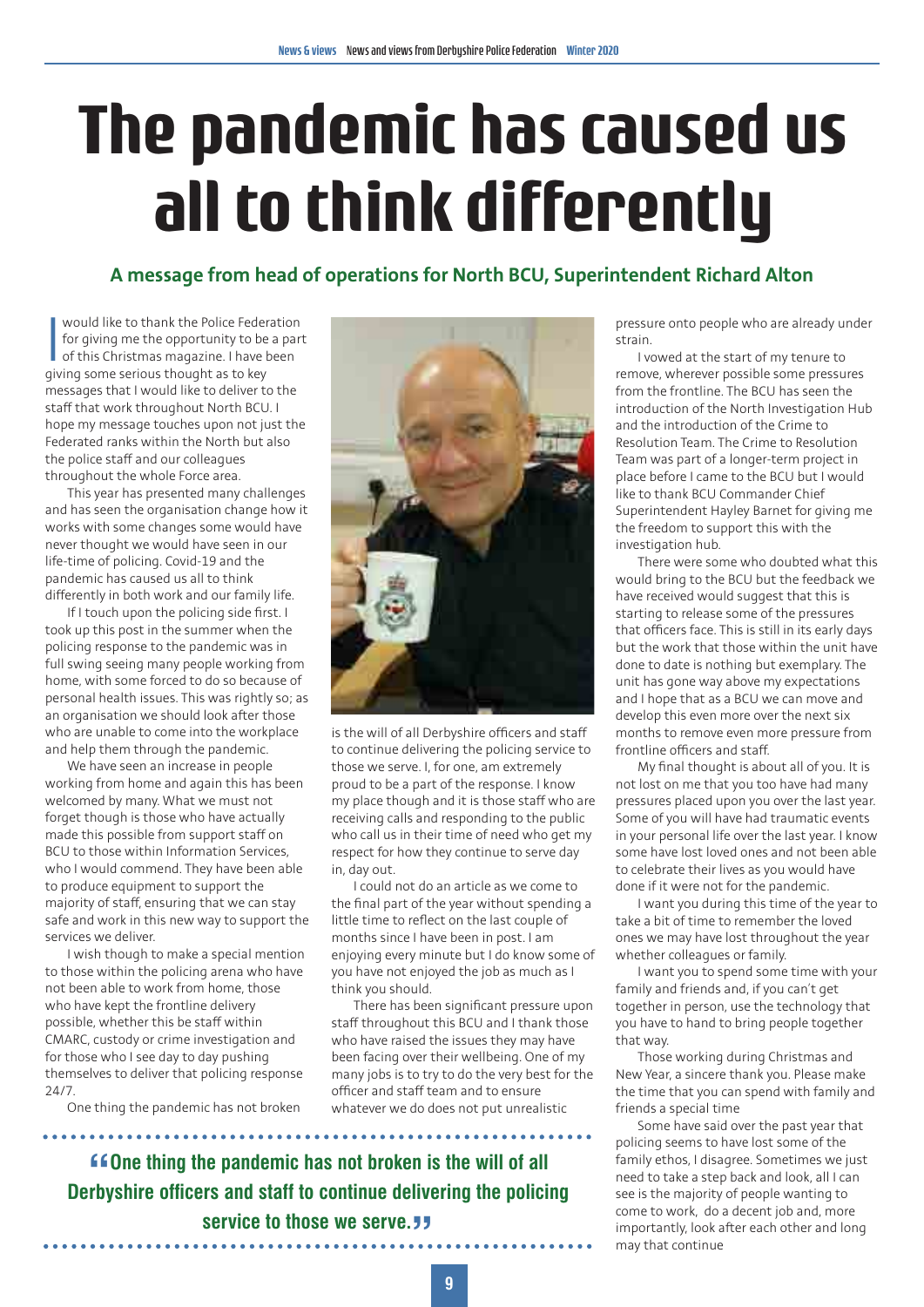## **I am really proud of how people have responded**

#### **A message from South Area Commander Chief Superintendent Dave Cox**

I ike so many other people, particularly<br>those in the police service, I would<br>never have believed a year ago that in<br>12 months' time there would be hundreds of ike so many other people, particularly those in the police service, I would never have believed a year ago that in police officers working from home but, I have to say, the new flexibility has been an unexpected success in what has been a difficult period.

It is quite simply amazing how quickly an organisation adapts to new ways of working when it needs to. This is how we should be all the time; we shouldn't be afraid of trying new things and we shouldn't be afraid to innovate.

**" have adapted remarkably well to All officers and police staff policing the pandemic. Processes have become more convoluted and difficult and we are all, me included, operating in a new environment. "**

I am really proud of how people within the Force have responded. All officers and police staff have adapted remarkably well to policing through the pandemic. Processes have become more convoluted and difficult and we are all, me included, operating in a new environment. We always try to get it right – sometimes we do and sometimes we don't but that's all part of the learning process.

There is no template for this but what has been particularly good is the resilience and flexibility of the teams. I'm genuinely proud of how we have worked through the last year and what we have achieved in most unusual circumstances.

We have had to adapt to the restrictions that are in place and enable people to continue to work. Some of this is where we have enabled agile working in whole teams. I'm really pleased that we have managed to keep business, mostly, as usual and those of you who have adapted to working away from the office have certainly contributed to that.



Crime hasn't gone away because of Covid-19 but you've all made sure that the fight against crime has continued.

From a personal perspective, I know I would have struggled working from home but I fully acknowledge that it may work well for others. I am a big believer in being around your colleagues and having a collaborative working environment. It would have driven me nuts being at home through all this but some of you may have found that it worked really well for you. I also recognise there

were some officers who had to work from home who found it incredibly difficult to do so. The challenge has been staying in touch and preventing people feeling isolated.

Essentially, the work hasn't stopped. Every day cops and police staff have put themselves in the line of fire. You have been assaulted, spat at – sometimes by people claiming to have Covid-19. There have been some very distasteful incidents and ones where cops have found themselves in danger

I am absolutely worn out and I know most of you will be too. Please support your colleagues, help them if they are struggling, stay in touch with those who are working from home – it's probably not their choice that they are there. I know there is a lot of work on at the moment and I know in particular sergeants have a heavy workload which we are trying to look for ways to alleviate.

But if you are struggling please speak up as there is a lot of support around the organisation.

As for Christmas and the New Year, it may be a bit different this year but please enjoy and celebrate Christmas. It's probably been a year when we have all reflected on what is most important to us: that's our family and friends.

I'd like to thank the teams for everything that they have done, whatever the role or contribution. I'm very proud of what we have achieved. The Division is in a good place and I'm very proud of what we have achieved.

I hope everyone has a fantastic Christmas.

 $\cdots$ 

**EXTERNAL EXECUTE: CONTEXNAL EXTERNAL EXECUTE: enable people to continue to work. Some of this is where we have We have had to adapt to the restrictions that are in place and enabled agile working in whole teams. I'm really pleased that we have managed to keep business, mostly, as usual and those of you who have adapted to working away from the office have certainly contributed to that. Crime hasn't gone away because of Covid-19 but you've all made sure that the fight against crime has continued.** 55